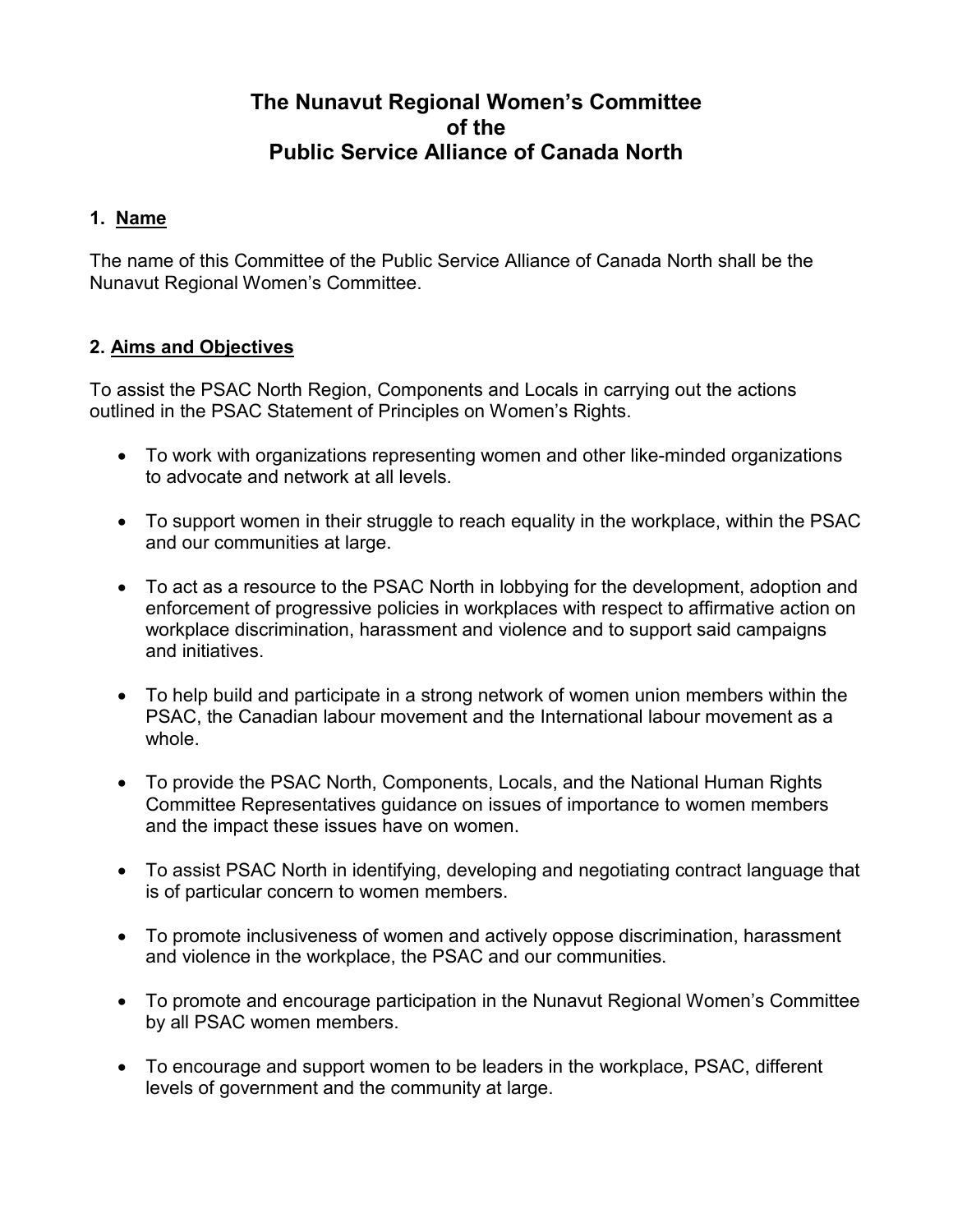# **3. Membership**

The Nunavut Regional Women's Committee is open to all PSAC women who are members in good standing in the respective Territory of the PSAC North Region.

# **4. Organization and Structure**

From amongst its members in good standing the Committee shall choose people to serve as: Chair, Secretary and Treasurer

### **Chairperson**

The Chairperson shall be responsible for the affairs of the Committee between meetings. The Chairperson will facilitate any meetings of the Committee held during their term. The Chair will ensure that issues of importance are communicated to the members of the Committee in a timely fashion.

The Chairperson will be responsible for the agenda and the callout for agenda items at least one week before the meeting date. The membership must be given as much advance notice as possible to allow for optimum participation.

If the Chairperson is unavailable, the Secretary or Treasurer may assume the duties of the Chairperson for Women's Committee activities.

The Chairperson will sit on other PSAC Committees as a Representative for the Committee. (ie; Area Council & Regional Council)

### **Secretary**

The Secretary shall be responsible for all non-financial administrative functions of the Committee including: the production and distribution of Minutes of all regular and special meetings of the Committee.

### **Treasurer**

The Treasurer shall be responsible for all the financial affairs of the Committee including: The preparation and presentation of an annual financial report to the Committee and to the PSAC North Regional Council. The presentation of an annual budget – to be approved by the Committee before it is presented to the REVP for the PSAC North.

### **5. Meetings**

The Regional Women's Committee shall meet at least four (4) times a year, the last of which shall be the AGM. Additional meetings shall be scheduled as required.

The Annual General Meeting of the Committee shall be held in the last quarter of the calendar year. The purpose of the AGM shall be to: